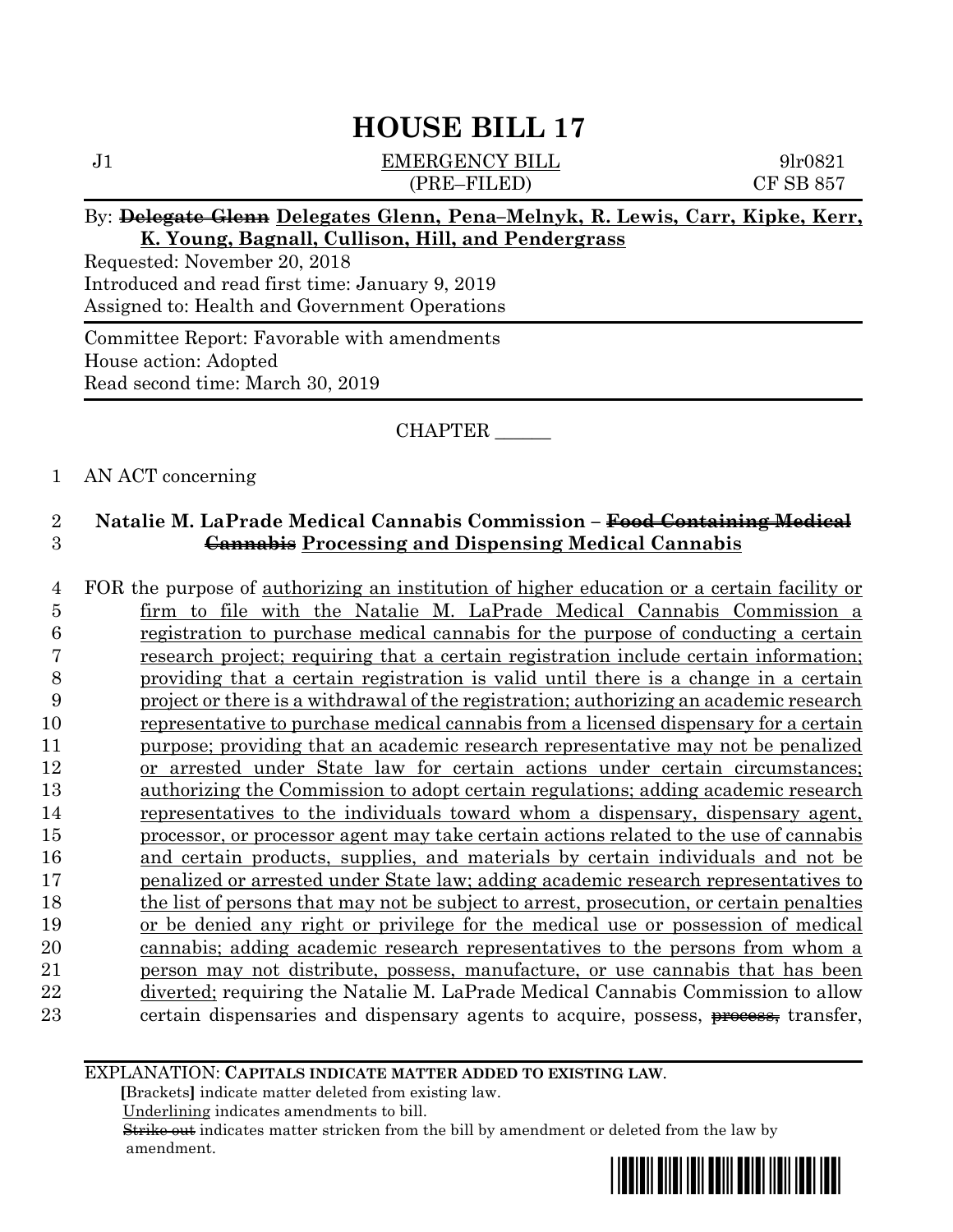1 transport, sell, distribute, or dispense food containing medical cannabis edible cannabis products for use by a qualifying patient or caregiver; requiring the Commission, in consultation with the Maryland Department of Health, to adopt certain regulations; requiring the Commission to allow certain processors and processor agents to acquire, possess, process, package, label, transfer, transport, sell, 6 and distribute to a dispensary food containing medical cannabis edible cannabis products for use by a qualifying patient or caregiver; requiring the Commission to 8 allow certain processors and processor agents to transport <del>food containing medical</del> cannabis edible cannabis products to an independent testing laboratory; altering the amount of time a holder of certain licenses must actively engage in certain activities before they may sell or transfer ownership of the license; prohibiting certain persons from being subject to revocation of mandatory supervision, parole, or probation for the medical use of or possession of medical cannabis; requiring that certain advertisements for medical cannabis, medical cannabis products, edible cannabis products, or medical cannabis–related services be supported by certain evidence or data and include certain information about side effects or risks associated with the use of cannabis; prohibiting certain advertisements from being false or misleading; prohibiting certain advertisements from containing certain designs, illustrations, pictures, and representations; requiring that all advertising for medical cannabis, 20 medical cannabis products, or edible cannabis products include a certain statement; requiring a website owned, managed, or operated by certain entities to employ a certain neutral age–screening mechanism; requiring an advertisement placed on social media or a mobile application to include a certain notification; prohibiting advertisements for medical cannabis, medical cannabis products, edible cannabis products, or medical cannabis–related services from being placed within a certain distance of certain locations; requiring the Natalie M. LaPrade Medical Cannabis Commission to adopt certain regulations; providing for the application of certain 28 provisions of this Act; defining a certain term; certain terms; making conforming changes; making technical corrections; making this Act an emergency measure; and 30 generally relating to the processing and distribution of food containing medical cannabis.

- BY repealing and reenacting, with amendments,
- Article Health General
- Section 13–3301, 13–3306(b) and (c), 13–3307(e) through (i), 13–3309(e) through (h),
- 13–3311.1(a), and 13–3313
- Annotated Code of Maryland
- (2015 Replacement Volume and 2018 Supplement)
- BY repealing and reenacting, without amendments,
- Article Health General
- 40 Section  $\frac{13-3301(a)}{(e)}$ ,  $\frac{(e)}{2}$ , and  $\frac{(f)}{2}$ , 13-3307(a)(1), and 13-3309(a), and 21-101(a) and (i)
- Annotated Code of Maryland
- (2015 Replacement Volume and 2018 Supplement)
- BY adding to
- Article Health General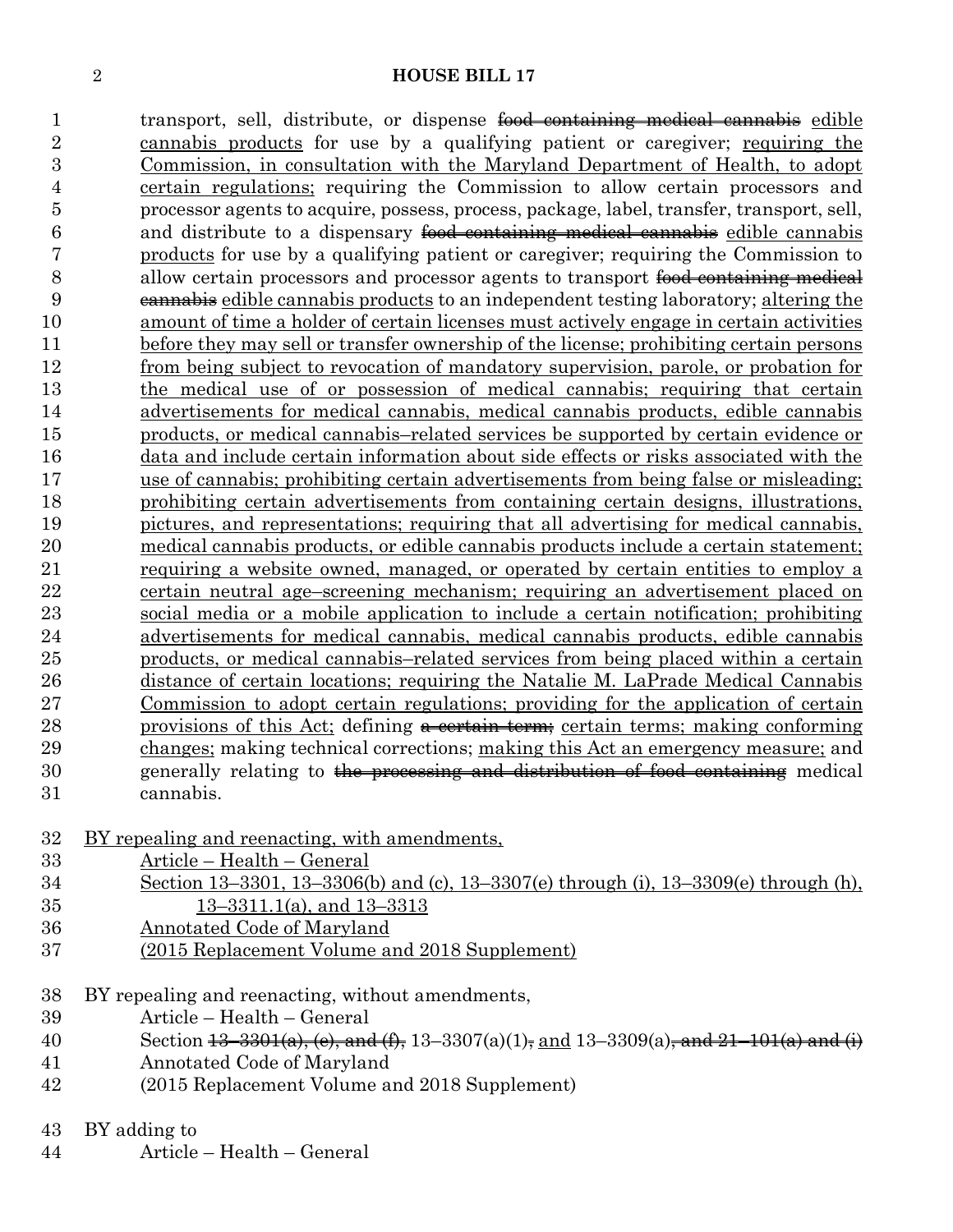| $\mathbf{1}$   | Section 13–3304.1, 13–3307(e) and (i), and 13–3309(e) and (i), and 13–3313.1              |  |  |
|----------------|-------------------------------------------------------------------------------------------|--|--|
| $\overline{2}$ | Annotated Code of Maryland                                                                |  |  |
| 3              | (2015 Replacement Volume and 2018 Supplement)                                             |  |  |
| 4              | BY repealing and reenacting, with amendments,                                             |  |  |
| 5              | Article - Health - General                                                                |  |  |
| 6              | Section $13-3301(g)$ through (n), $13-3307(e)$ through (i), and $13-3309(e)$ through (h)  |  |  |
| 7              | <b>Annotated Code of Maryland</b>                                                         |  |  |
| 8              | (2015 Replacement Volume and 2018 Supplement)                                             |  |  |
| 9              | SECTION 1. BE IT ENACTED BY THE GENERAL ASSEMBLY OF MARYLAND,                             |  |  |
| 10             | That the Laws of Maryland read as follows:                                                |  |  |
| 11             | Article - Health - General                                                                |  |  |
| 12             | $13 - 3301.$                                                                              |  |  |
|                |                                                                                           |  |  |
| 13             | In this subtitle the following words have the meanings indicated.<br>(a)                  |  |  |
| 14             | "ACADEMIC RESEARCH REPRESENTATIVE" MEANS AN EMPLOYEE OR<br>(B)                            |  |  |
| $15\,$         | AGENT OF AN INSTITUTION OF HIGHER EDUCATION, A RELATED MEDICAL FACILITY,                  |  |  |
| 16             | OR AN AFFILIATED BIOMEDICAL RESEARCH FIRM THAT FILED A REGISTRATION                       |  |  |
| 17             | WITH THE COMMISSION UNDER § 13-3304.1 OF THIS SUBTITLE WHO IS AUTHORIZED                  |  |  |
| 18             | TO PURCHASE MEDICAL CANNABIS FOR THE INSTITUTION OF HIGHER EDUCATION                      |  |  |
| 19             | OR RELATED MEDICAL FACILITY.                                                              |  |  |
| 20             | $[(b)]$ $(C)$<br>"Caregiver" means:                                                       |  |  |
|                |                                                                                           |  |  |
| 21             | <u>A person who has agreed to assist with a qualifying patient's medical</u><br>(1)       |  |  |
| 22             | use of cannabis; and                                                                      |  |  |
|                |                                                                                           |  |  |
| $^{23}$        | (2)<br>For a qualifying patient under the age of 18 years, a parent or legal              |  |  |
| 24             | guardian.                                                                                 |  |  |
| 25             | $[(c)]$ $(D)$<br>"Certifying provider" means an individual who:                           |  |  |
| 26             | <u>Has an active, unrestricted license to practice medicine</u><br>(1)<br>(i)<br>1.       |  |  |
| $27\,$         | that was issued by the State Board of Physicians under Title 14 of the Health Occupations |  |  |
| 28             | <u>Article; and</u>                                                                       |  |  |
|                |                                                                                           |  |  |
| 29             | Is in good standing with the State Board of Physicians;<br>2.                             |  |  |
| 30             | 1.<br><u>Has an active, unrestricted license to practice dentistry</u><br>(ii)            |  |  |
| 31             | that was issued by the State Board of Dental Examiners under Title 4 of the Health        |  |  |
| $32\,$         | Occupations Article; and                                                                  |  |  |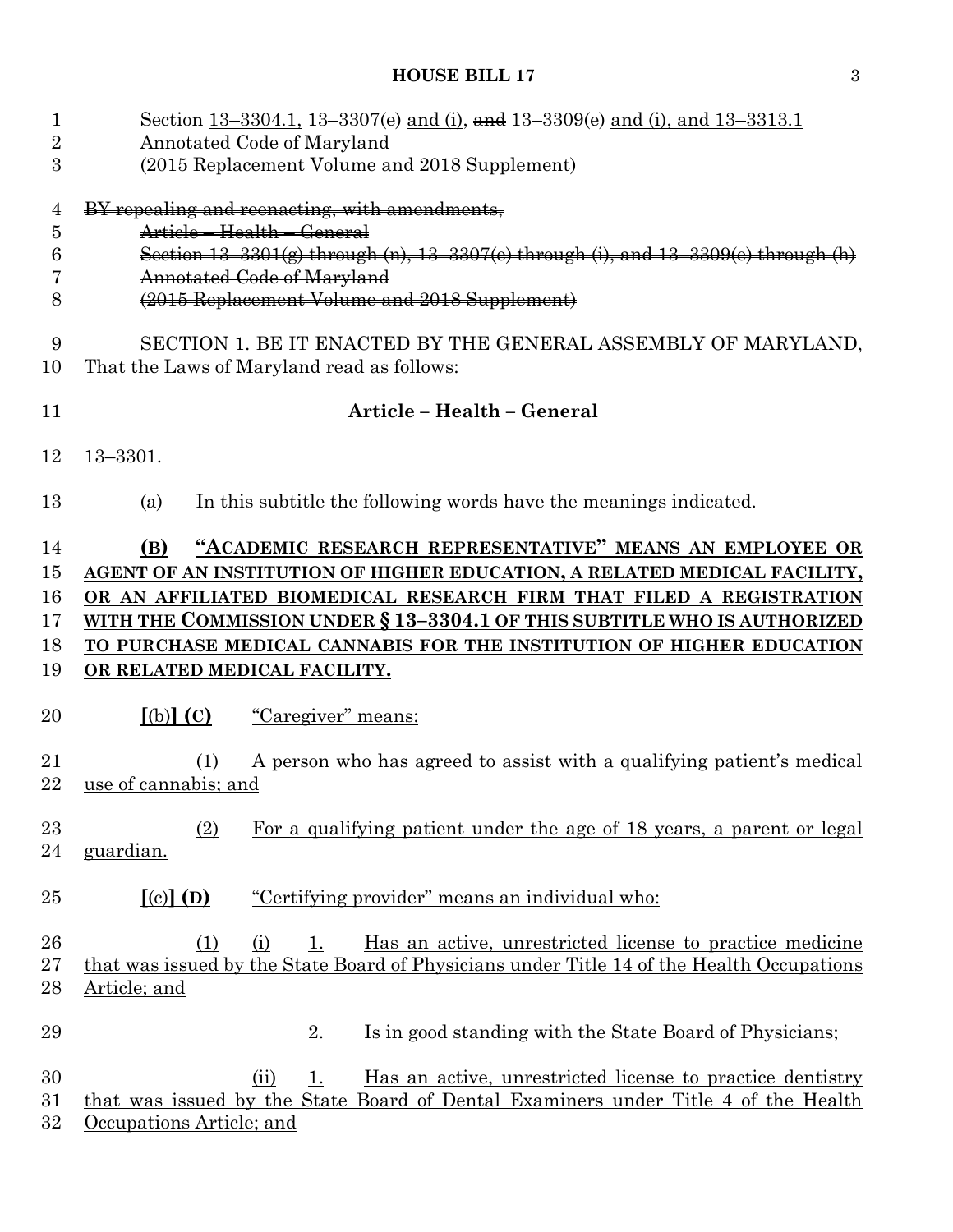|                                   | $\overline{4}$<br><b>HOUSE BILL 17</b>                                                                                                                                                                                                                                                                                                                                                                                                                                      |
|-----------------------------------|-----------------------------------------------------------------------------------------------------------------------------------------------------------------------------------------------------------------------------------------------------------------------------------------------------------------------------------------------------------------------------------------------------------------------------------------------------------------------------|
| $\mathbf{1}$<br>$\overline{2}$    | 2.<br>Is in good standing with the State Board of Dental<br>Examiners;                                                                                                                                                                                                                                                                                                                                                                                                      |
| 3<br>4<br>5                       | Has an active, unrestricted license to practice podiatry<br>(iii)<br>1.<br>that was issued by the State Board of Podiatric Medical Examiners under Title 16 of the<br>Health Occupations Article; and                                                                                                                                                                                                                                                                       |
| $\,6$<br>7                        | Is in good standing with the State Board of Podiatric<br>$2_{\cdot}$<br>Medical Examiners; or                                                                                                                                                                                                                                                                                                                                                                               |
| $\boldsymbol{8}$<br>9<br>10<br>11 | <u>Has an active, unrestricted license to practice registered</u><br>1.<br>(iv)<br>nursing and has an active, unrestricted certification to practice as a nurse practitioner or<br>a nurse midwife that were issued by the State Board of Nursing under Title 8 of the Health<br>Occupations Article; and                                                                                                                                                                   |
| 12                                | 2.<br>Is in good standing with the State Board of Nursing;                                                                                                                                                                                                                                                                                                                                                                                                                  |
| 13                                | Has a State controlled dangerous substances registration; and<br>(2)                                                                                                                                                                                                                                                                                                                                                                                                        |
| 14<br>15                          | <u>Is registered with the Commission to make cannabis available to</u><br>(3)<br>patients for medical use in accordance with regulations adopted by the Commission.                                                                                                                                                                                                                                                                                                         |
| 16<br>17                          | $\lceil$ (d) $\rceil$ (E)<br>"Commission" means the Natalie M. LaPrade Medical Cannabis<br>Commission established under this subtitle.                                                                                                                                                                                                                                                                                                                                      |
| 18<br>19<br>20<br>21<br>$22\,$    | "Dispensary" means an entity licensed under this subtitle that<br>$\leftrightarrow$ (F)<br>acquires, possesses, <del>processes,</del> transfers, transports, sells, distributes, dispenses, or<br>administers cannabis, products containing cannabis, related supplies, related products<br>containing cannabis including food EDIBLE CANNABIS PRODUCTS, tinctures, aerosols,<br>oils, or ointments, or educational materials for use by a qualifying patient or caregiver. |
| 23<br>24                          | $\bigoplus$ (G) "Dispensary agent" means an owner, a member, an employee, a<br>volunteer, an officer, or a director of a dispensary.                                                                                                                                                                                                                                                                                                                                        |
| 25                                | "FOOD" HAS THE MEANING STATED IN § 21-101 OF THIS ARTICLE.<br>$\bigoplus$                                                                                                                                                                                                                                                                                                                                                                                                   |
| 26<br>$27\,$<br>28                | "EDIBLE CANNABIS PRODUCT" MEANS A MEDICAL CANNABIS<br>(1)<br>(H)<br>PRODUCT INTENDED FOR HUMAN CONSUMPTION BY ORAL INGESTION, IN WHOLE OR<br>IN PART.                                                                                                                                                                                                                                                                                                                       |
| 29<br>30                          | "EDIBLE CANNABIS PRODUCT" INCLUDES MEDICAL CANNABIS<br>(2)<br>PRODUCTS THAT DISSOLVE OR DISINTEGRATE IN THE MOUTH.                                                                                                                                                                                                                                                                                                                                                          |
| $31\,$                            | $\left(3\right)$<br>"EDIBLE CANNABIS PRODUCT" DOES NOT INCLUDE ANY:                                                                                                                                                                                                                                                                                                                                                                                                         |
| 32                                | $\Omega$<br><b>MEDICAL CANNABIS CONCENTRATE;</b>                                                                                                                                                                                                                                                                                                                                                                                                                            |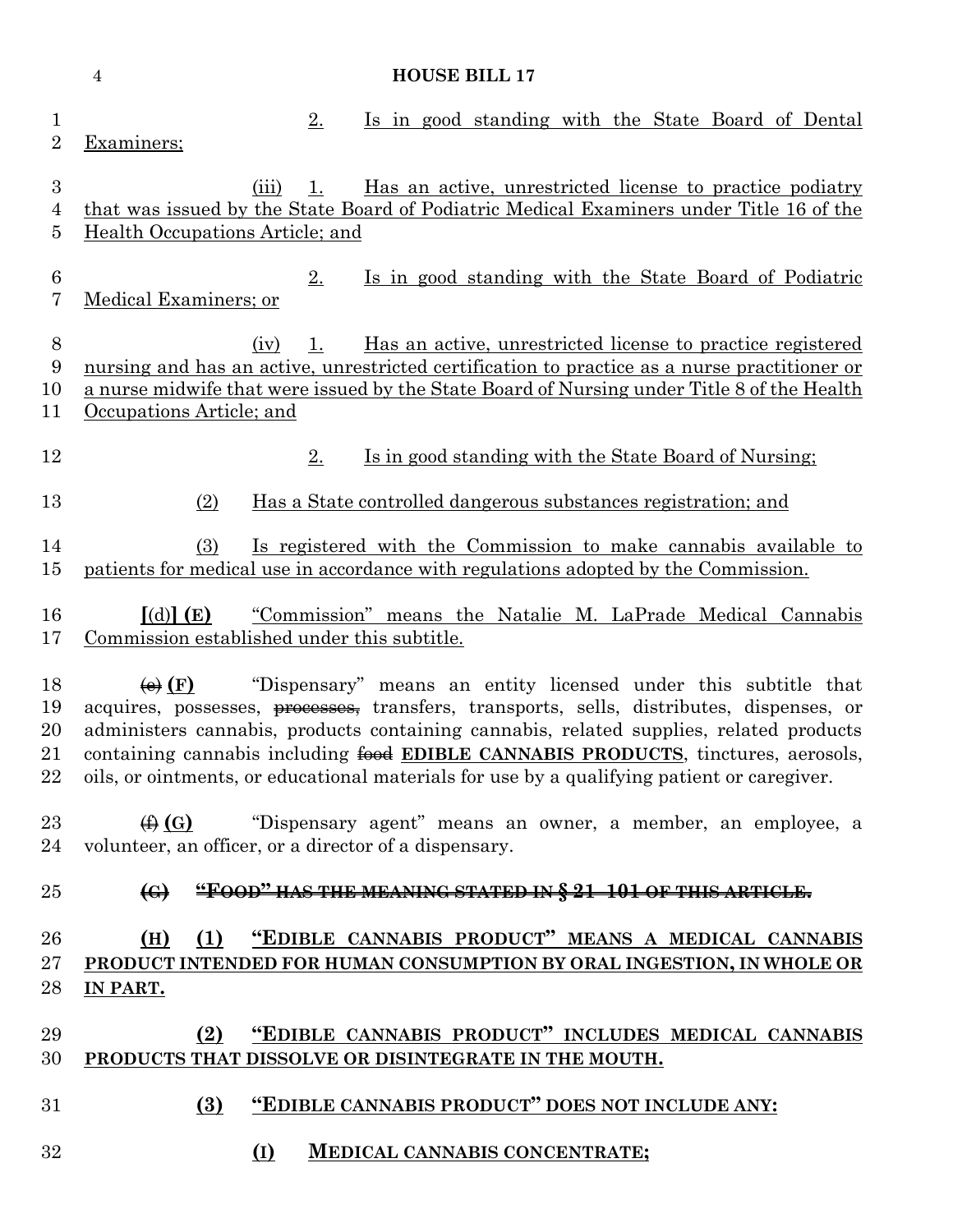| $\mathbf 1$                      | <b>MEDICAL CANNABIS-INFUSED PRODUCT, INCLUDING AN</b><br>(II)                                                                                                                                                                  |
|----------------------------------|--------------------------------------------------------------------------------------------------------------------------------------------------------------------------------------------------------------------------------|
| $\overline{2}$                   | OIL, A WAX, AN OINTMENT, A SALVE, A TINCTURE, A CAPSULE, A SUPPOSITORY, A                                                                                                                                                      |
| 3                                | DERMAL PATCH, OR A CARTRIDGE; OR                                                                                                                                                                                               |
| $\overline{4}$<br>$\overline{5}$ | OTHER DOSAGE FORM THAT IS RECOGNIZED BY THE<br>(III)<br>UNITED STATES PHARMACOPEIA, THE NATIONAL FORMULARY, OR THE FOOD AND                                                                                                    |
| 6                                | <b>DRUG ADMINISTRATION AND IS APPROVED BY THE COMMISSION.</b>                                                                                                                                                                  |
| 7<br>8                           | $[(g)]$ $(H)$ $(I)$ "Fund" means the Natalie M. LaPrade Medical Cannabis Commission<br>Fund established under § 13-3303 of this subtitle.                                                                                      |
| 9                                | $\left[\text{(h)}\right] \leftrightarrow$ (J) "Grower" means an entity licensed under this subtitle that:                                                                                                                      |
| 10                               | (1)<br>Cultivates or packages medical cannabis; and                                                                                                                                                                            |
| 11<br>12                         | Is authorized by the Commission to provide cannabis to a processor,<br>(2)<br>dispensary, or independent testing laboratory.                                                                                                   |
| 13<br>14<br>15                   | "Independent testing laboratory" means a facility, an entity, or a site<br>$[(i)] \leftrightarrow (K)$<br>that offers or performs tests related to the inspection and testing of cannabis and products<br>containing cannabis. |
| 16<br>17                         | "Medical cannabis grower agent" means an owner, an employee, a<br>$[(j)]$ $(H)$ $(L)$<br>volunteer, an officer, or a director of a grower.                                                                                     |
| 18                               | $[(k)]$ $\leftrightarrow$ $\underline{M}$<br>"Processor" means an entity that:                                                                                                                                                 |
| 19                               | (1)<br>Transforms medical cannabis into another product or extract; and                                                                                                                                                        |
| 20                               | (2)<br>Packages and labels medical cannabis.                                                                                                                                                                                   |
| 21<br>22                         | $[(1)]$ $(M)$ $(N)$ "Processor agent" means an owner, a member, an employee, a<br>volunteer, an officer, or a director of a processor.                                                                                         |
| 23                               | $[(m)]$ $(M)$ $(0)$ "Qualifying patient" means an individual who:                                                                                                                                                              |
| 24<br>$25\,$                     | Has been provided with a written certification by a certifying provider<br>(1)<br>in accordance with a bona fide provider-patient relationship; and                                                                            |
| 26                               | (2)<br>If under the age of 18 years, has a caregiver.                                                                                                                                                                          |
| 27                               | $[n] \bigoplus (P)$<br>"Written certification" means a certification that:                                                                                                                                                     |
| 28<br>29                         | Is issued by a certifying provider to a qualifying patient with whom the<br>(1)<br>provider has a bona fide provider-patient relationship; and                                                                                 |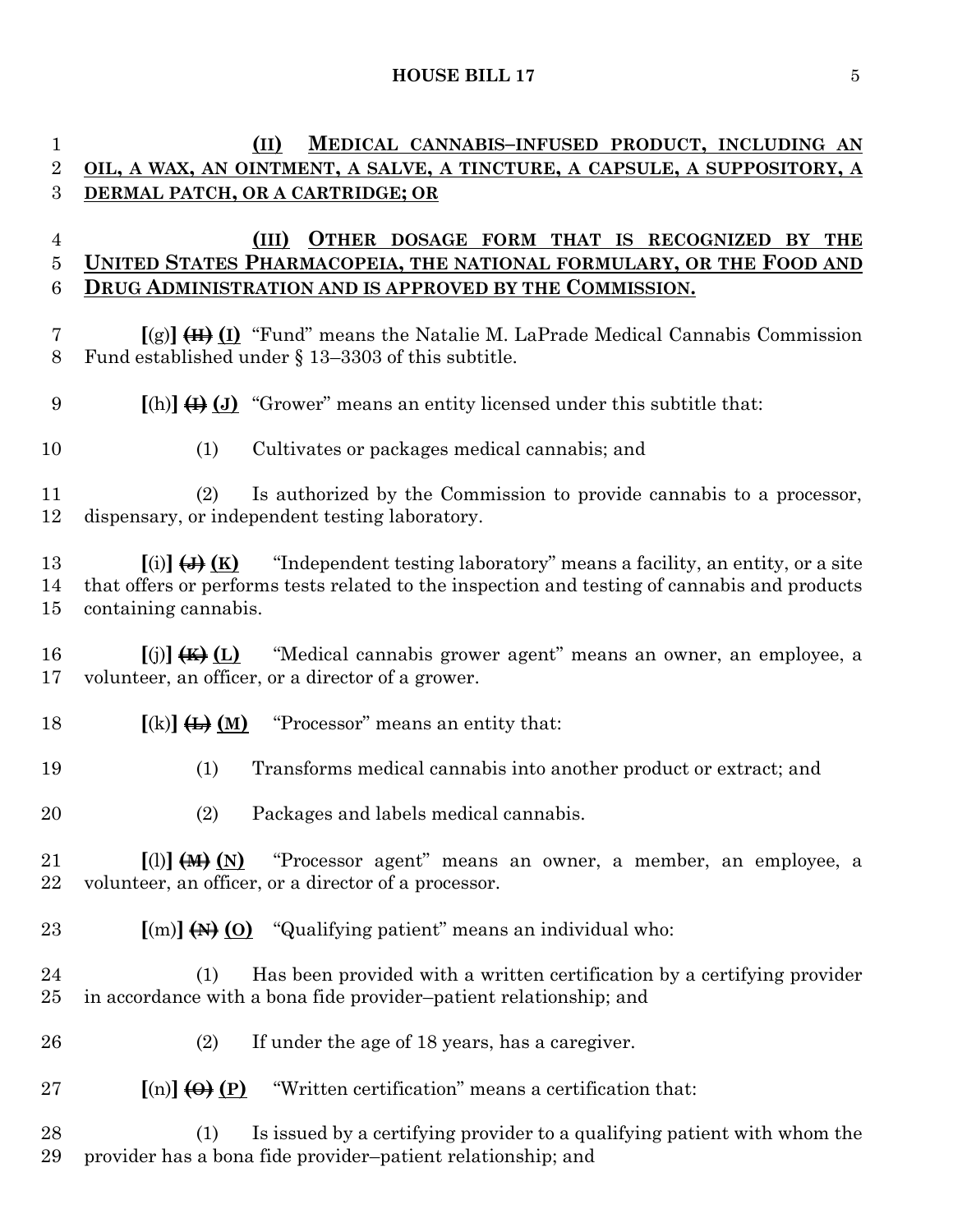(2) Includes a written statement certifying that, in the provider's professional opinion, after having completed an assessment of the patient's medical history and current medical condition, the patient has a condition:

 (i) That meets the inclusion criteria and does not meet the exclusion criteria of the certifying provider's application; and

 (ii) For which the potential benefits of the medical use of cannabis would likely outweigh the health risks for the patient; and

 (3) May include a written statement certifying that, in the provider's professional opinion, a 30–day supply of medical cannabis would be inadequate to meet the medical needs of the qualifying patient.

#### **13–3304.1.**

 **(A) (1) AN INSTITUTION OF HIGHER EDUCATION, A RELATED MEDICAL FACILITY, OR AN AFFILIATED BIOMEDICAL RESEARCH FIRM MAY FILE WITH THE COMMISSION A REGISTRATION TO PURCHASE MEDICAL CANNABIS FOR THE PURPOSE OF CONDUCTING A BONA FIDE RESEARCH PROJECT RELATING TO THE MEDICAL USES, PROPERTIES, OR COMPOSITION OF CANNABIS.**

- **(2) A REGISTRATION FILED UNDER PARAGRAPH (1) OF THIS SUBSECTION SHALL INCLUDE:**
- 
- **(I) THE NAME OF THE PRIMARY RESEARCHER;**
- **(II) THE EXPECTED DURATION OF THE RESEARCH; AND**
- **(III) THE PRIMARY OBJECTIVES OF THE RESEARCH.**

# **(3) A REGISTRATION FILED UNDER PARAGRAPH (1) OF THIS SUBSECTION SHALL REMAIN VALID UNTIL THERE IS A CHANGE IN THE RESEARCH PROJECT OR A WITHDRAWAL OF THE REGISTRATION.**

# **(B) AN ACADEMIC RESEARCH REPRESENTATIVE MAY PURCHASE MEDICAL CANNABIS FROM A LICENSED DISPENSARY.**

 **(C) AN ACADEMIC RESEARCH REPRESENTATIVE MAY NOT BE PENALIZED OR ARRESTED UNDER STATE LAW FOR ACQUIRING, POSSESSING, OR DISPENSING CANNABIS, PRODUCTS CONTAINING CANNABIS, RELATED SUPPLIES, OR EDUCATIONAL MATERIALS FOR USE IN A BONA FIDE RESEARCH PROJECT RELATING TO THE MEDICAL USES, PROPERTIES, OR COMPOSITION OF CANNABIS.**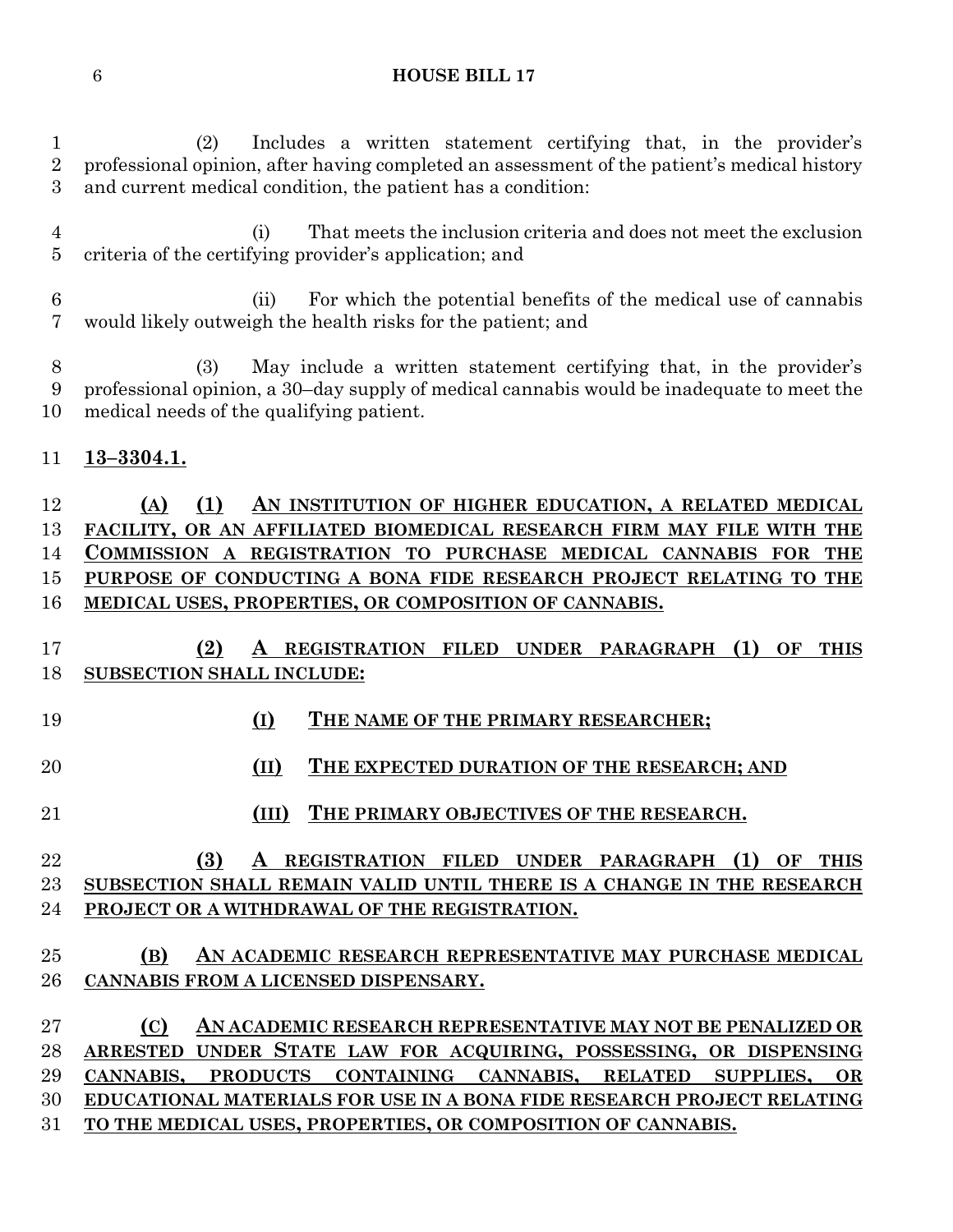| $\mathbf{1}$<br>$\overline{2}$             | (D)<br>SECTION.             |     | THE COMMISSION MAY ADOPT REGULATIONS TO IMPLEMENT THIS                                                                                                                                                                                                                                                                                                                                                                                                       |
|--------------------------------------------|-----------------------------|-----|--------------------------------------------------------------------------------------------------------------------------------------------------------------------------------------------------------------------------------------------------------------------------------------------------------------------------------------------------------------------------------------------------------------------------------------------------------------|
| 3                                          | 13-3306.                    |     |                                                                                                                                                                                                                                                                                                                                                                                                                                                              |
| 4<br>5                                     | (b)<br>cannabis only to:    |     | An entity licensed to grow medical cannabis under this section may provide                                                                                                                                                                                                                                                                                                                                                                                   |
| 6                                          |                             | (1) | Processors licensed by the Commission under this subtitle;                                                                                                                                                                                                                                                                                                                                                                                                   |
| 7                                          |                             | (2) | Dispensaries licensed by the Commission under this subtitle;                                                                                                                                                                                                                                                                                                                                                                                                 |
| 8                                          |                             | (3) | Qualified patients;                                                                                                                                                                                                                                                                                                                                                                                                                                          |
| 9                                          |                             | (4) | Caregivers; [and]                                                                                                                                                                                                                                                                                                                                                                                                                                            |
| 10<br>11                                   | under this subtitle; AND    | (5) | Independent testing laboratories registered with the Commission                                                                                                                                                                                                                                                                                                                                                                                              |
| 12<br>13                                   |                             | (6) | ACADEMIC RESEARCH REPRESENTATIVES PURCHASING MEDICAL<br>CANNABIS UNDER § 13-3304.1 OF THIS SUBTITLE.                                                                                                                                                                                                                                                                                                                                                         |
| 14<br>15                                   | $\left( \mathrm{c} \right)$ | (1) | An entity licensed to grow cannabis under this section may dispense<br>cannabis from a facility of a grower licensed as a dispensary.                                                                                                                                                                                                                                                                                                                        |
| 16<br>17<br>18                             |                             | (2) | A qualifying patient [or], A caregiver, OR AN ACADEMIC RESEARCH<br>REPRESENTATIVE PURCHASING MEDICAL CANNABIS UNDER § 13-3304.1 OF THIS<br><b>SUBTITLE</b> may obtain medical cannabis from a facility of a grower licensed as a dispensary.                                                                                                                                                                                                                 |
| 19                                         |                             | (3) | An entity licensed to grow medical cannabis under this section may<br>20 grow and process medical cannabis on the same premises.                                                                                                                                                                                                                                                                                                                             |
| 21                                         | $13 - 3307.$                |     |                                                                                                                                                                                                                                                                                                                                                                                                                                                              |
| 22                                         | (a)                         | (1) | A dispensary shall be licensed by the Commission.                                                                                                                                                                                                                                                                                                                                                                                                            |
| 23<br>24<br>25<br>26<br>$27\,$<br>28<br>29 | (E)                         |     | THE COMMISSION SHALL ALLOW A DISPENSARY LICENSED UNDER THIS<br>SECTION OR A DISPENSARY AGENT REGISTERED UNDER § 13-3308 OF THIS<br>SUBTITLE TO ACQUIRE, POSSESS, PROCESS, TRANSFER, TRANSPORT, SELL,<br>DISTRIBUTE, OR DISPENSE FOOD CONTAINING MEDICAL CANNABIS EDIBLE<br>CANNABIS PRODUCTS FOR USE BY A QUALIFYING PATIENT OR, A CAREGIVER, OR AN<br>ACADEMIC RESEARCH REPRESENTATIVE PURCHASING MEDICAL CANNABIS UNDER<br>$§$ 13-3304.1 OF THIS SUBTITLE. |
|                                            |                             |     |                                                                                                                                                                                                                                                                                                                                                                                                                                                              |

 **[**(e)**] (F)** A dispensary licensed under this section or a dispensary agent registered under § 13–3308 of this subtitle may not be penalized or arrested under State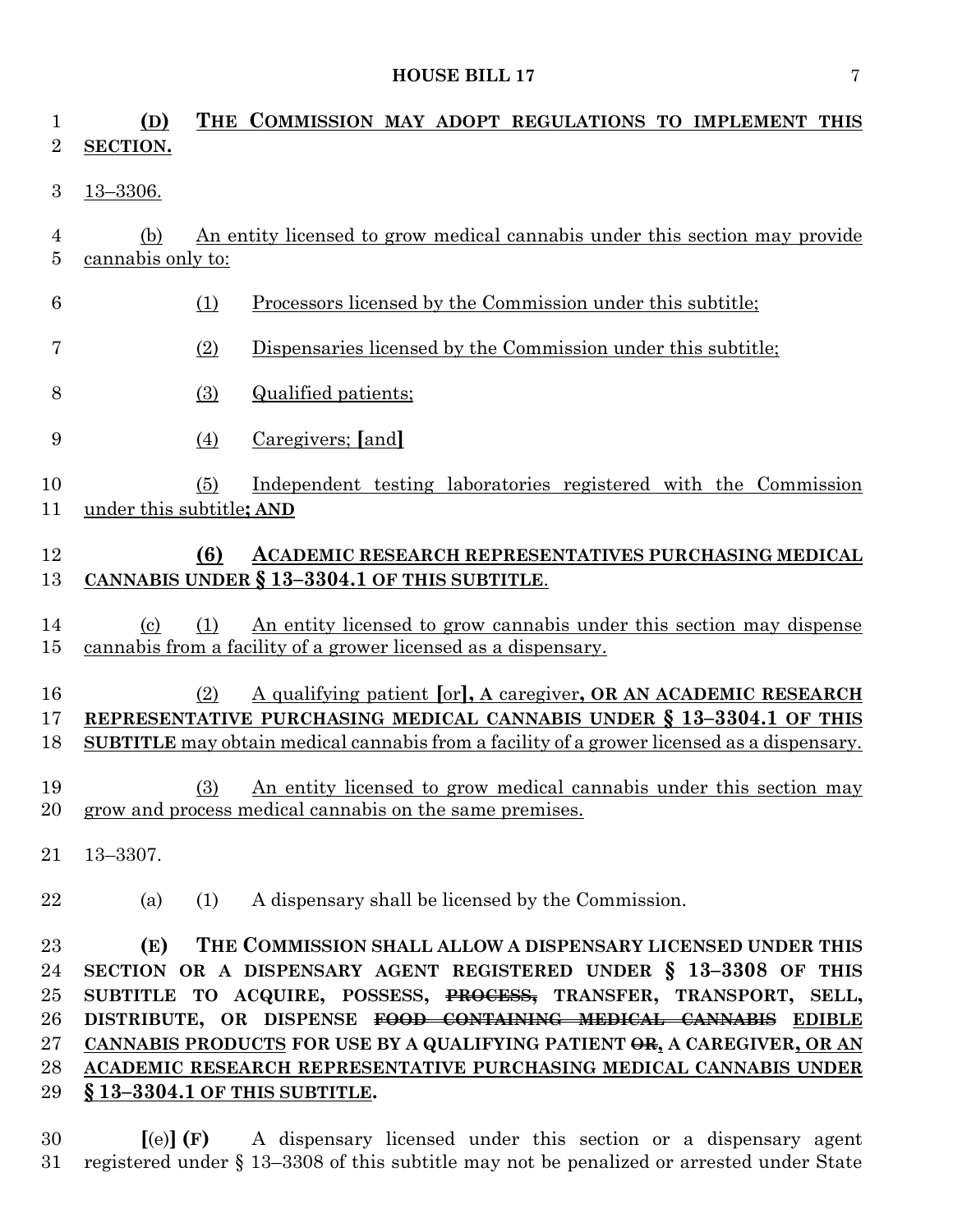1 law for acquiring, possessing, processing, transferring, transporting, selling, distributing, or dispensing **MEDICAL** cannabis, products containing **MEDICAL** cannabis, related 3 supplies, or educational materials for use by a qualifying patient  $\theta$ , a caregiver, **OR AN ACADEMIC RESEARCH REPRESENTATIVE PURCHASING MEDICAL CANNABIS UNDER § 13–3304.1 OF THIS SUBTITLE**.

 **[**(f)**] (G)** The Commission shall establish requirements for security and product handling procedures that a dispensary must meet to obtain a license under this section, including a requirement for a product–tracking system.

 **[**(g)**] (H)** The Commission may inspect a dispensary licensed under this section to ensure compliance with this subtitle.

# **(I) THE COMMISSION, IN CONSULTATION WITH THE DEPARTMENT, SHALL ADOPT REGULATIONS TO REQUIRE A DISPENSARY TO MEET ANY ADDITIONAL REQUIREMENTS THAT THE COMMISSION DETERMINES ARE NECESSARY, INCLUDING REQUIRING A PERMIT, FOR THE DISPENSING OF EDIBLE CANNABIS PRODUCTS.**

 **[**(h)**] (I) (J)** The Commission may impose penalties or rescind the license of a dispensary that does not meet the standards for licensure set by the Commission.

 **[**(i)**] (J) (K)** (1) Each dispensary licensed under this section shall submit to the Commission a quarterly report.

- (2) The quarterly report shall include:
- 20 (i) The number of patients served;
- 21 (ii) The county of residence of each patient served;
- (iii) The medical condition for which medical cannabis was recommended;
- 
- 24 (iv) The type and amount of medical cannabis dispensed; and
- (v) If available, a summary of clinical outcomes, including adverse events and any cases of suspected diversion.
- (3) The quarterly report may not include any personal information that identifies a patient.
- 13–3309.
- (a) A processor shall be licensed by the Commission.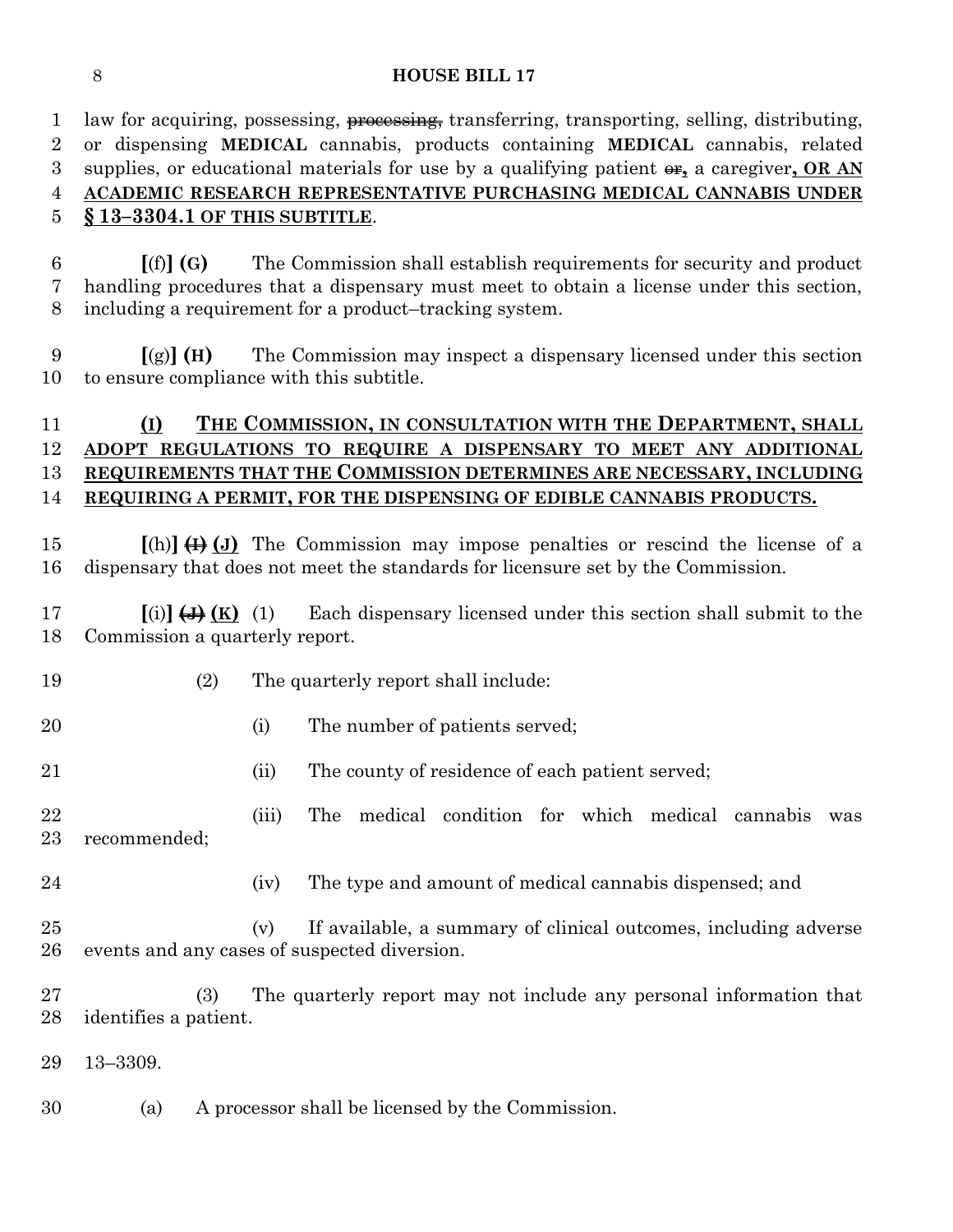**(E) THE COMMISSION SHALL ALLOW A PROCESSOR LICENSED UNDER THIS SECTION OR A PROCESSOR AGENT REGISTERED UNDER § 13–3310 OF THIS SUBTITLE TO:**

 **(1) ACQUIRE, POSSESS, PROCESS, PACKAGE, LABEL, TRANSFER, TRANSPORT, SELL, AND DISTRIBUTE TO A DISPENSARY FOOD CONTAINING MEDICAL CANNABIS EDIBLE CANNABIS PRODUCTS FOR USE BY A QUALIFYING PATIENT OR, A CAREGIVER, OR AN ACADEMIC RESEARCH REPRESENTATIVE PURCHASING MEDICAL CANNABIS UNDER § 13–3304.1 OF THIS SUBTITLE; AND**

#### **(2) TRANSPORT FOOD CONTAINING MEDICAL CANNABIS EDIBLE CANNABIS PRODUCTS TO AN INDEPENDENT TESTING LABORATORY.**

 **[**(e)**] (F)** A processor licensed under this section or a processor agent registered under § 13–3310 of this subtitle may not be penalized or arrested under State law for:

 (1) Acquiring, possessing, processing, packaging, labeling, transferring, transporting, selling, or distributing medical cannabis or products containing medical 15 cannabis to a dispensary for use by a qualifying patient  $\theta$ **<sub>1</sub>**, a caregiver, **OR AN ACADEMIC RESEARCH REPRESENTATIVE PURCHASING MEDICAL CANNABIS UNDER § 13–3304.1 OF THIS SUBTITLE**; or

 (2) Transporting medical cannabis or products containing medical cannabis to an independent testing laboratory.

 **[**(f)**] (G)** The Commission shall establish requirements for security and product handling procedures that a processor must meet to obtain a license under this section, including a requirement for a product–tracking system.

 **[**(g)**] (H)** The Commission may inspect a processor licensed under this section to ensure compliance with this subtitle.

## **(I) THE COMMISSION, IN CONSULTATION WITH THE DEPARTMENT, SHALL ADOPT REGULATIONS:**

# **(1) INCLUDING BUT NOT LIMITED TO THE PACKAGING, LABELING, MARKETING, AND APPEARANCE OF EDIBLE CANNABIS PRODUCTS, TO ENSURE THE SAFETY OF MINORS; AND**

# **(2) TO REQUIRE A PROCESSOR TO MEET ANY ADDITIONAL REQUIREMENTS THAT THE COMMISSION DETERMINES ARE NECESSARY, INCLUDING REQUIRING A PERMIT, FOR THE PROCESSING OF EDIBLE CANNABIS PRODUCTS.**

 **[**(h)**] (I) (J)** The Commission may impose penalties or rescind the license of a processor that does not meet the standards for licensure set by the Commission.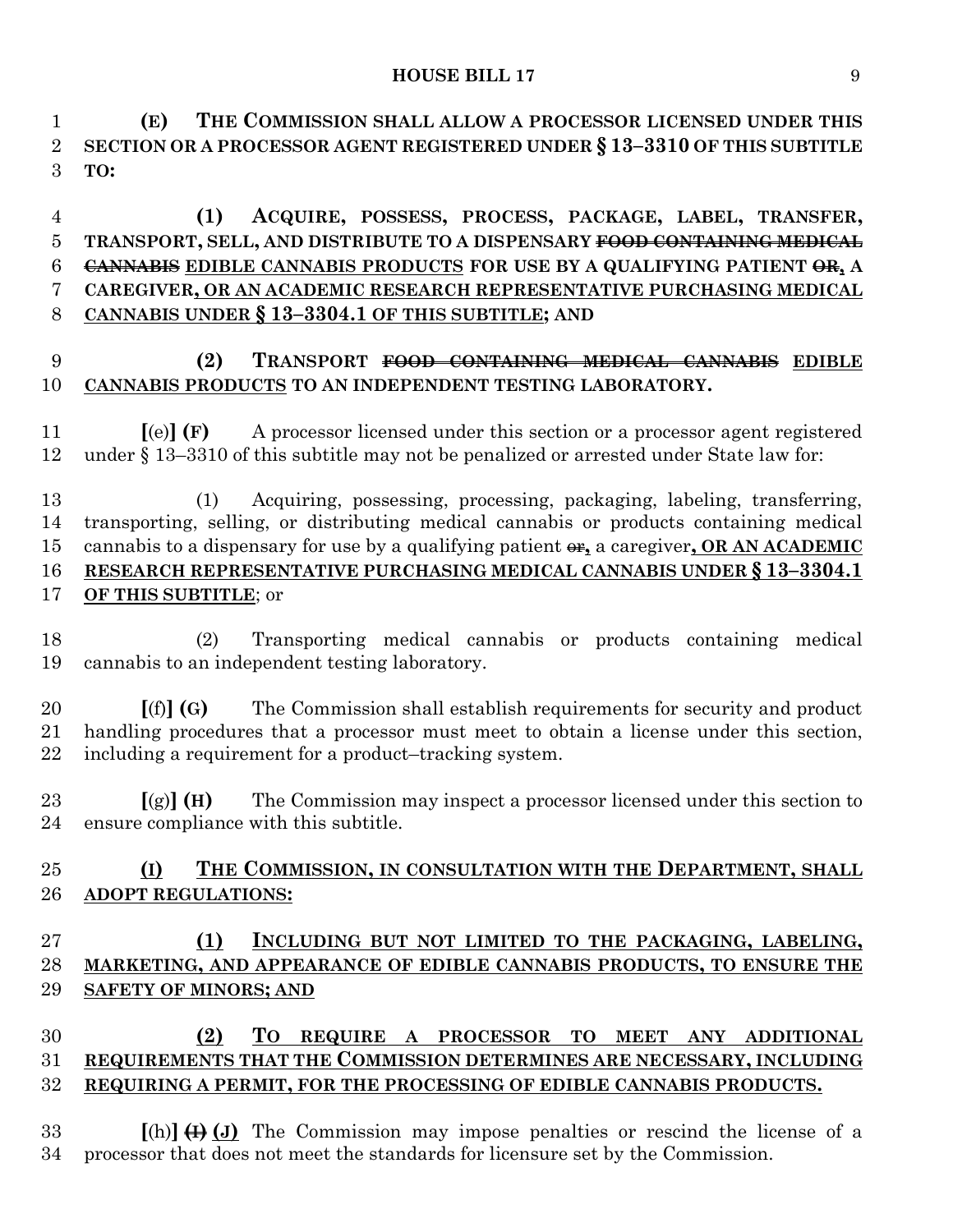| 1.                         | $21 - 101$                |                                                                                                                                                                                                                                                                                                                                                                                                                                                   |
|----------------------------|---------------------------|---------------------------------------------------------------------------------------------------------------------------------------------------------------------------------------------------------------------------------------------------------------------------------------------------------------------------------------------------------------------------------------------------------------------------------------------------|
| $\overline{2}$             | $\left(\mathbf{a}\right)$ | In this title the following words have the meanings indicated.                                                                                                                                                                                                                                                                                                                                                                                    |
| 3                          | $\leftrightarrow$         | "Food" means:                                                                                                                                                                                                                                                                                                                                                                                                                                     |
| 4<br>$\overline{5}$        |                           | Any substance that is used as food or drink for human beings or as a<br>$\bigoplus$<br>component of food or drink for human beings; or                                                                                                                                                                                                                                                                                                            |
| 6<br>7                     | gum.                      | $\left(\frac{2}{2}\right)$<br>Chewing gum or any substance that is used as a component of chewing                                                                                                                                                                                                                                                                                                                                                 |
| 8                          | $13 - 3311.1.$            |                                                                                                                                                                                                                                                                                                                                                                                                                                                   |
| 9<br>10<br>11<br>12        | (a)                       | The holder of a medical cannabis grower, processor, or dispensary<br>(1)<br>license may sell or transfer ownership of the license if the licensee was physically and<br>actively engaged in the cultivation, processing, or dispensing of medical cannabis for at<br>least [2] 3 years immediately preceding the sale or transfer of the ownership of the license.                                                                                |
| 13<br>14                   |                           | Nothing in paragraph (1) of this subsection may be construed to limit<br>(2)<br>the ability of the Commission to enforce this subtitle.                                                                                                                                                                                                                                                                                                           |
| 15                         | $13 - 3313.$              |                                                                                                                                                                                                                                                                                                                                                                                                                                                   |
| 16<br>17<br>18<br>19<br>20 | (a)                       | Any of the following persons acting in accordance with the provisions of this<br>subtitle may not be subject to arrest, prosecution, REVOCATION OF MANDATORY<br><b>SUPERVISION, PAROLE, OR PROBATION, or any civil or administrative penalty, including</b><br>a civil penalty or disciplinary action by a professional licensing board, or be denied any<br><u>right or privilege, for the medical use of or possession of medical cannabis:</u> |
| 21                         |                           | A qualifying patient:<br>(1)                                                                                                                                                                                                                                                                                                                                                                                                                      |
| 22<br>23                   |                           | In possession of an amount of medical cannabis determined by<br>(i)<br>the Commission to constitute a 30-day supply; or                                                                                                                                                                                                                                                                                                                           |
| 24<br>25<br>26<br>27       | qualifying patient;       | In possession of an amount of medical cannabis that is greater<br>(ii)<br>than a 30-day supply if the qualifying patient's certifying provider stated in the written<br>certification that a 30-day supply would be inadequate to meet the medical needs of the                                                                                                                                                                                   |
| 28<br>29                   |                           | <u>A grower licensed under § 13–3306 of this subtitle or a grower agent</u><br>(2)<br>registered under § 13-3306 of this subtitle;                                                                                                                                                                                                                                                                                                                |
| 30                         |                           | (3)<br>A certifying provider;                                                                                                                                                                                                                                                                                                                                                                                                                     |
| 31                         |                           | A caregiver;<br>(4)                                                                                                                                                                                                                                                                                                                                                                                                                               |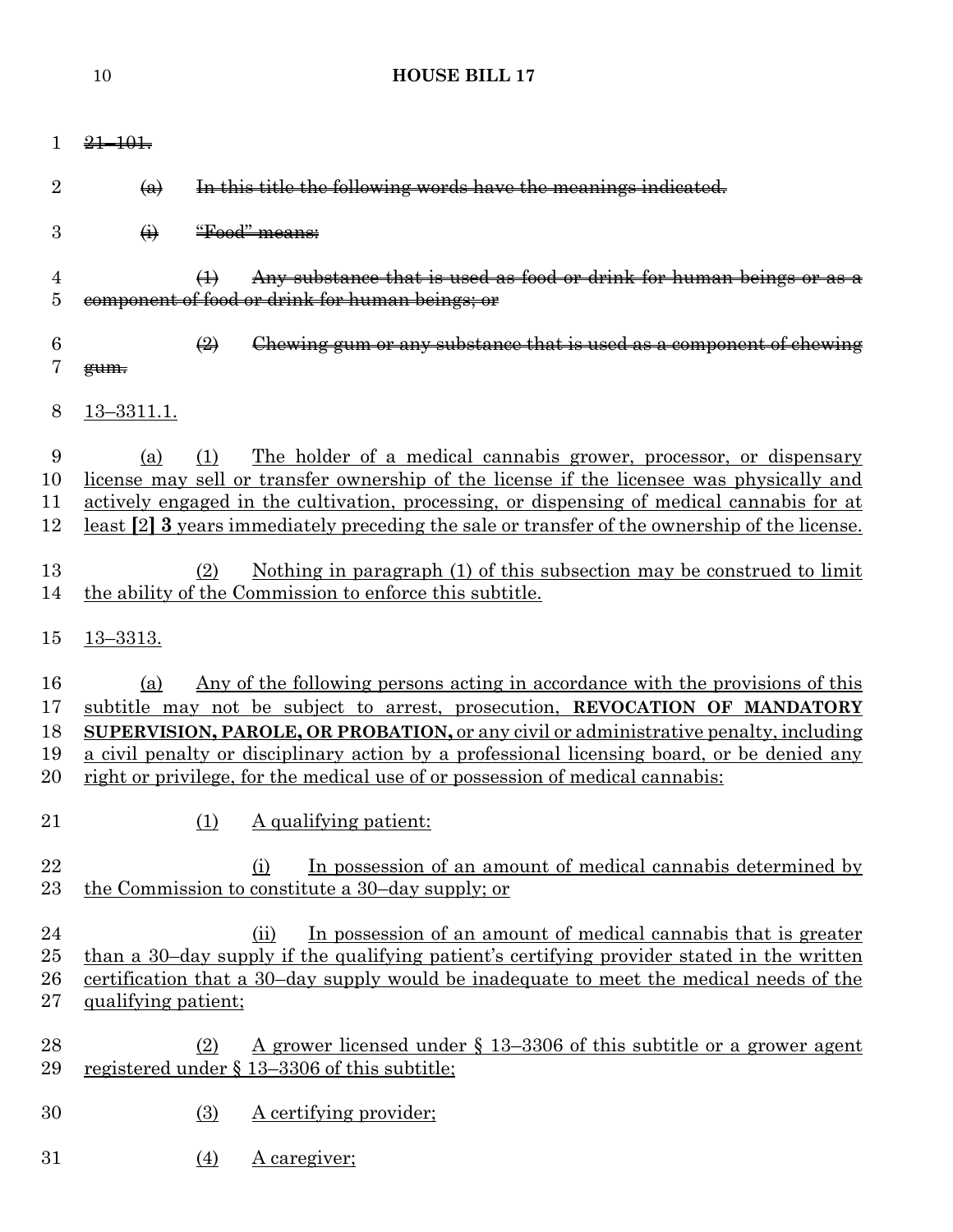| 1                     | AN ACADEMIC RESEARCH REPRESENTATIVE PURCHASING<br>(5)                                                                                                                                                                                          |
|-----------------------|------------------------------------------------------------------------------------------------------------------------------------------------------------------------------------------------------------------------------------------------|
| $\boldsymbol{2}$      | MEDICAL CANNABIS UNDER § 13-3304.1 OF THIS SUBTITLE;                                                                                                                                                                                           |
| $\boldsymbol{3}$<br>4 | $(5)$ (6)<br>A dispensary licensed under $\S$ 13-3307 of this subtitle or a<br>dispensary agent registered under $\S$ 13–3308 of this subtitle;                                                                                                |
| $\overline{5}$<br>6   | $(6)$ (7)<br>A processor licensed under $\S$ 13-3309 of this subtitle or a<br>processor agent registered under § 13-3310 of this subtitle;                                                                                                     |
| $\overline{7}$<br>8   | [(7)] (8)<br>A hospital, medical facility, or hospice program where a<br>qualifying patient is receiving treatment; or                                                                                                                         |
| 9<br>10<br>11         | $(8)$ (9)<br>A third-party vendor authorized by the Commission to test,<br>transport, or dispose of medical cannabis, medical cannabis products, or medical cannabis<br>waste under the provisions of this subtitle.                           |
| 12<br>13<br>14        | A person may not distribute, possess, manufacture, or use cannabis<br>(b)<br>(1)<br>that has been diverted from a qualifying patient, a caregiver, AN ACADEMIC RESEARCH<br><b>REPRESENTATIVE, a licensed grower, or a licensed dispensary.</b> |
| 15<br>16<br>17        | A person who violates this subsection is guilty of a felony and on<br>(2)<br>conviction is subject to imprisonment not exceeding 5 years or a fine not exceeding \$10,000<br><u>or both.</u>                                                   |
| 18<br>19<br>20        | The penalty under this subsection is in addition to any penalties that a<br>(3)<br>person may be subject to for manufacture, possession, or distribution of marijuana under<br>the Criminal Law Article.                                       |
| 21                    | $13 - 3313.1.$                                                                                                                                                                                                                                 |
| 22<br>23<br>24        | (A) ALL ADVERTISEMENTS FOR MEDICAL CANNABIS, MEDICAL CANNABIS<br>PRODUCTS, EDIBLE CANNABIS PRODUCTS, OR MEDICAL CANNABIS-RELATED<br>SERVICES THAT MAKE THERAPEUTIC OR MEDICAL CLAIMS SHALL:                                                    |
| 25<br>26              | (1)<br>BE SUPPORTED BY SUBSTANTIAL CLINICAL EVIDENCE OR<br>SUBSTANTIAL CLINICAL DATA; AND                                                                                                                                                      |
| 27<br>28              | (2)<br>INCLUDE INFORMATION ON THE MOST SIGNIFICANT SIDE<br>EFFECTS OR RISKS ASSOCIATED WITH THE USE OF CANNABIS.                                                                                                                               |
| 29                    | (B)<br>AN ADVERTISEMENT FOR A GROWER, A PROCESSOR, A DISPENSARY, AN                                                                                                                                                                            |
| 30                    | INDEPENDENT TESTING LABORATORY, A CERTIFYING PROVIDER, OR A                                                                                                                                                                                    |
| 31                    | THIRD-PARTY VENDOR MAY NOT:                                                                                                                                                                                                                    |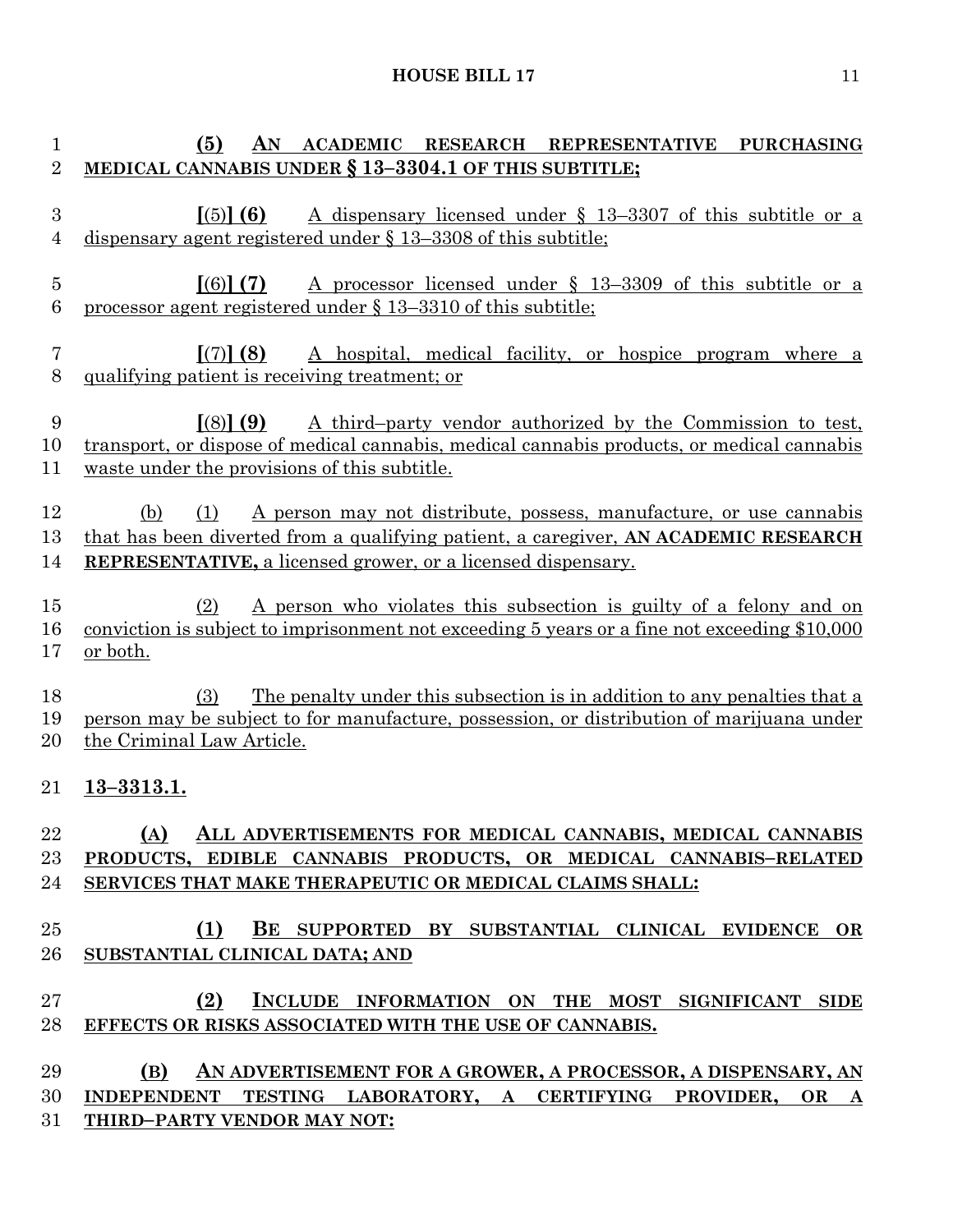| $\mathbf{1}$    | MAKE ANY STATEMENT THAT IS FALSE OR MISLEADING IN ANY<br>(1)             |
|-----------------|--------------------------------------------------------------------------|
| $\overline{2}$  | MATERIAL WAY OR IS OTHERWISE A VIOLATION OF SS 13-301 THROUGH 13-320 OF  |
| 3               | THE COMMERCIAL LAW ARTICLE; OR                                           |
|                 |                                                                          |
| 4               | (2)<br>CONTAIN A DESIGN, AN ILLUSTRATION, A PICTURE, OR A                |
| $\overline{5}$  | REPRESENTATION THAT:                                                     |
|                 |                                                                          |
| $6\phantom{.}6$ | (I)<br><b>ENCOURAGES OR REPRESENTS THE RECREATIONAL USE OF</b>           |
| 7               | CANNABIS;                                                                |
|                 |                                                                          |
| $8\,$           | TARGETS OR IS ATTRACTIVE TO MINORS, INCLUDING A<br>(II)                  |
| 9               | CARTOON CHARACTER, A MASCOT, OR ANY OTHER DEPICTION THAT IS COMMONLY     |
| 10              | USED TO MARKET PRODUCTS TO MINORS;                                       |
| 11              | DISPLAYS THE USE OF CANNABIS, INCLUDING<br>(III)<br><b>THE</b>           |
| 12              | CONSUMPTION, SMOKING, OR VAPING OF CANNABIS;                             |
|                 |                                                                          |
| 13              | ENCOURAGES OR PROMOTES CANNABIS FOR USE AS AN<br>(IV)                    |
| 14              | <b>INTOXICANT; OR</b>                                                    |
|                 |                                                                          |
| 15              | (V)<br>ARE OBSCENE.                                                      |
|                 |                                                                          |
| 16              | ALL ADVERTISING FOR MEDICAL CANNABIS, MEDICAL CANNABIS<br>(C)            |
| 17              | PRODUCTS, OR EDIBLE CANNABIS PRODUCTS SHALL INCLUDE A STATEMENT THAT     |
| 18              | THE PRODUCT IS FOR USE ONLY BY A QUALIFYING PATIENT.                     |
|                 |                                                                          |
| 19              | (1)<br>ANY WEBSITE OWNED, MANAGED, OR OPERATED BY A CERTIFYING<br>(D)    |
| 20              | PROVIDER, DISPENSARY, GROWER, OR PROCESSOR SHALL EMPLOY A NEUTRAL        |
| 21              | AGE-SCREENING MECHANISM THAT VERIFIES THAT THE USER IS AT LEAST 18 YEARS |
| 22              | OF AGE, INCLUDING BY USING AN AGE-GATE, AGE-SCREEN, OR AGE VERIFICATION  |
| 23              | MECHANISM.                                                               |
|                 |                                                                          |
| 24              | AN ADVERTISEMENT PLACED ON SOCIAL MEDIA OR A MOBILE<br>(2)               |
| 25              | APPLICATION SHALL INCLUDE A NOTIFICATION THAT:                           |
|                 |                                                                          |
| 26<br>27        | A PERSON MUST BE AT LEAST 18 YEARS OLD TO VIEW THE<br>(I)                |
|                 | <b>CONTENT; AND</b>                                                      |
| 28              | (II)<br><b>MEDICAL CANNABIS IS FOR USE BY CERTIFIED PATIENTS</b>         |
| 29              | ONLY.                                                                    |
|                 |                                                                          |
| 30              | (1)<br>THIS SUBSECTION DOES NOT APPLY TO AN ADVERTISEMENT<br>(E)         |
| 31              | PLACED ON PROPERTY OWNED OR LEASED BY A DISPENSARY, GROWER, OR           |
| 32              | PROCESSOR.                                                               |